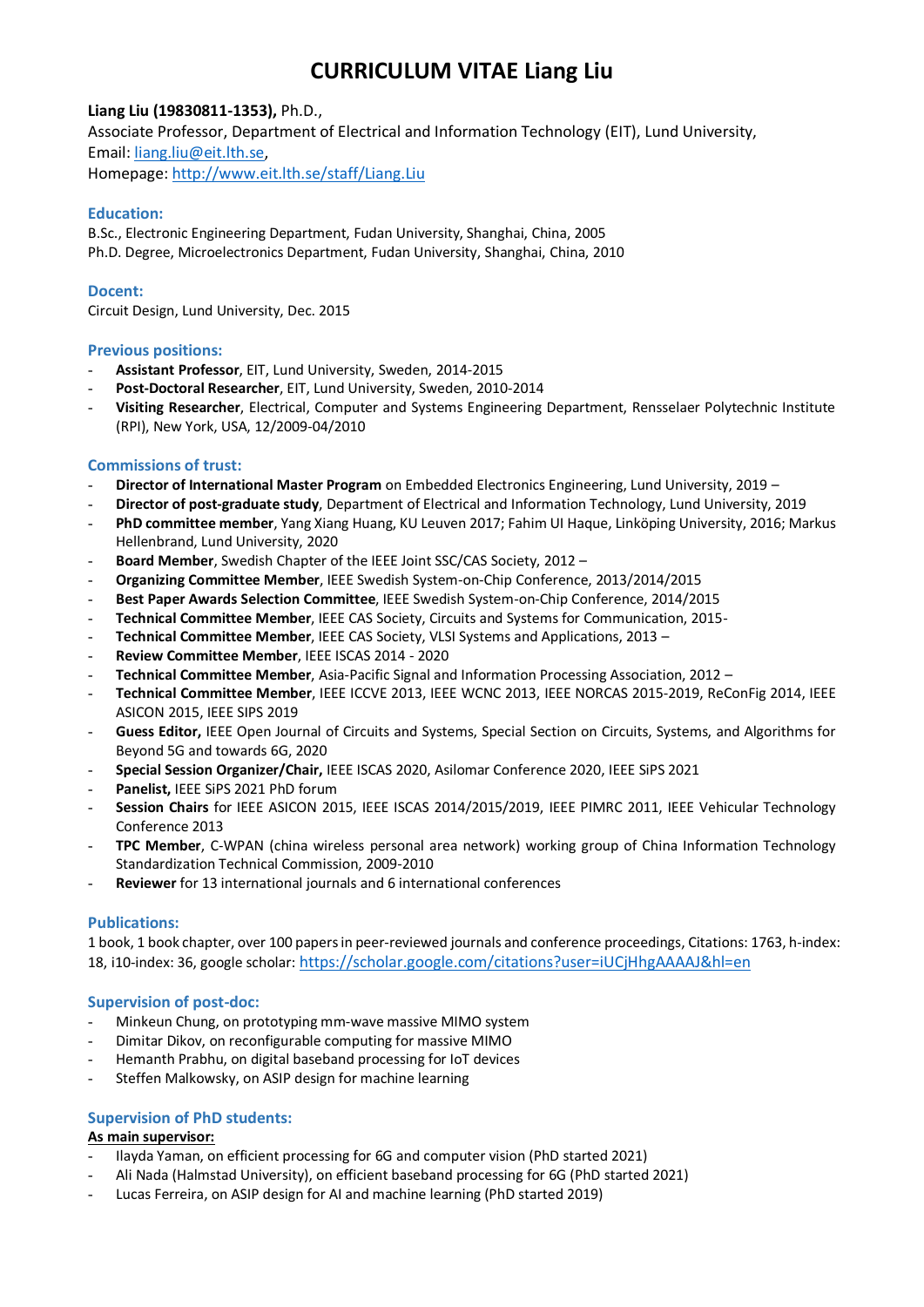# **CURRICULUM VITAE Liang Liu**

- Sidra Muneer, on per-antenna processing for 5G systems (PhD started 2018)
- Mohammad Attari, on processor design for 5G baseband processing (PhD started 2018)
- Mojtaba Mahdavi, on Next-generation wireless system (Doctoral Degree, 2021)
- Jesús Rodríguez Sánchez, on Algorithm-hardware co-design for massive MIMO (PhD started 2017)
- Rakesh Gangarajaiah, on Hardware architecture for MIMO system (Doctoral Degree, 2017)

## **As co-supervisor:**

- Chenxin Zhang, on Reconfigurable architectures for real-time baseband processing (Doctoral Degree, 2014)
- Oskar Andersson, on Ultra-low power techniques (Doctoral Degree, 2016)
- Yangxurui Liu, on Energy-efficient parallel and reconfigurable computing (Doctoral Degree 2018)
- Steffen Malkowsky, on Reconfigurable computing for wireless systems (Doctoral Degree 2019)
- Muris Sarajlic, on Control of flexible digital receivers (Doctoral Degree, 2019)
- Masoud Nouripayam, on in-memory computing (PhD started 2018)

## **Honors and awards:**

- **Outstanding 28nm FD-SOI Chips** taped out through CMP, 2018 for the first 5G massive MIMO digital baseband processing chip
- **Göran Linds Prize in Electronics**, Royal Physiographic Society of Lund, 2017 for building the world's first 5G massive MIMO testbed and with it setting the world record in wireless spectrum efficiency
- **Invited tutorial** on 5G Circuits and Systems, IEEE Nordic Circuits and Systems Conference, 2017
- My PhD student Steffen Malkowsky (co-supervisor) won **first prize in five of ten prize categories at the 2016 National Instruments Engineering Impact Awards** for breaking the world record on spectrum efficiency
- **Invited Tutorial Paper**, Efficient DSP and Circuit Architectures for Massive MIMO: State of the Art and Future Directions, IEEE Transactions on Signal Processing, 2018
- **IEEE Live Webinar**, Massive Signal Processing for Massive MIMO: Challenges and Lessons Learned, 2016
- Invited Talk, Bring Massive MIMO to Practice, International Workshop on Smart Antennas, 2017
- Invited Talk, Massive MIMO Baseband Processing, MAMMOET Workshop, European Solid-State Circuits Conference, 2016
- **Best Paper Award**, IEEE International Symposium on Circuits and Systems (ISCAS), 2014
- Invited Talk, Massive MIMO with FPGA, Xilinx, Dublin, 2014
- Invited Talk, Enhancing Date Rate with MIMO, IEEE Post-ISCAS conference, 2013
- Invited Talk, Advanced Topics in MIMO and Signaling, UCLA, 2012
- **Shanghai Distinguished PhD Dissertation Award**, 2011
- **Outstanding Reviewer Service**, IEEE Transaction on Signal Processing, 2011
- **Best Paper Award**, IEEE International Symposium on Circuits and Systems (ISCAS), 2010
- Erasmus Mundus External Cooperation Window for China Scholarship for supporting outstanding Chinese post-doc to conduct research in Europe, 2010
- **Outstanding Ph.D. Students Award**, Fudan University, 2010
- **Best Paper Award**, Communication ASIC Design Workshop, 2009

# **Research projects granted and participated:**

- **SSF-CHI Project,** Large Intelligent Surfaces Architecture and Hardware (2021-)
- **EU H2020-ICT-2020-2 RIA Project**, REINDEER REsilient INteractive applications through hyper Diversity in Energy Efficient RadioWeaves technology (2021-)
- **ELLIIT:** Baseband Processing for Beyond 5G Wireless (2021-)
- **VR Research Grant**, Scalable and Distributed Computing for Large Intelligent Surfaces, (main applicant, 2020-2024)
- **EU H2020-ECSEL Project**, Beyond5, Building the fully European supplY chain on RFSOI, enabling New RF Domains for Sensing, Communication, 5G and beyond, (co-applicant, leader of Lund University team, 2020-2022)
- **Pufendorf Advanced Study Group**, Real-time data processing and decision making, (co-applicant, 2019)
- **Ericsson commissioned research**, Massive MIMO Technology and Applications, (co-applicant, 2018-2022)
- **European Spallation Source (ESS) commissioned research,** Grid Electronics Development Services (co-applicant, 2018-2020)
- **ELLIIT 5G Wireless Communication,** work package 3 baseband processing, (WP Leader)
- **VINNOVA Smart Electronics System Project**, Millimeter-Wave Massive MIMO systems with Smart Beamforming (co- applicant, 2018-2020)
- **Intel-SRC Project**, Coordination in Distributed Multi-User High-Performance Dense Networks, (main applicant, project leader, 05/2016-12/2019)